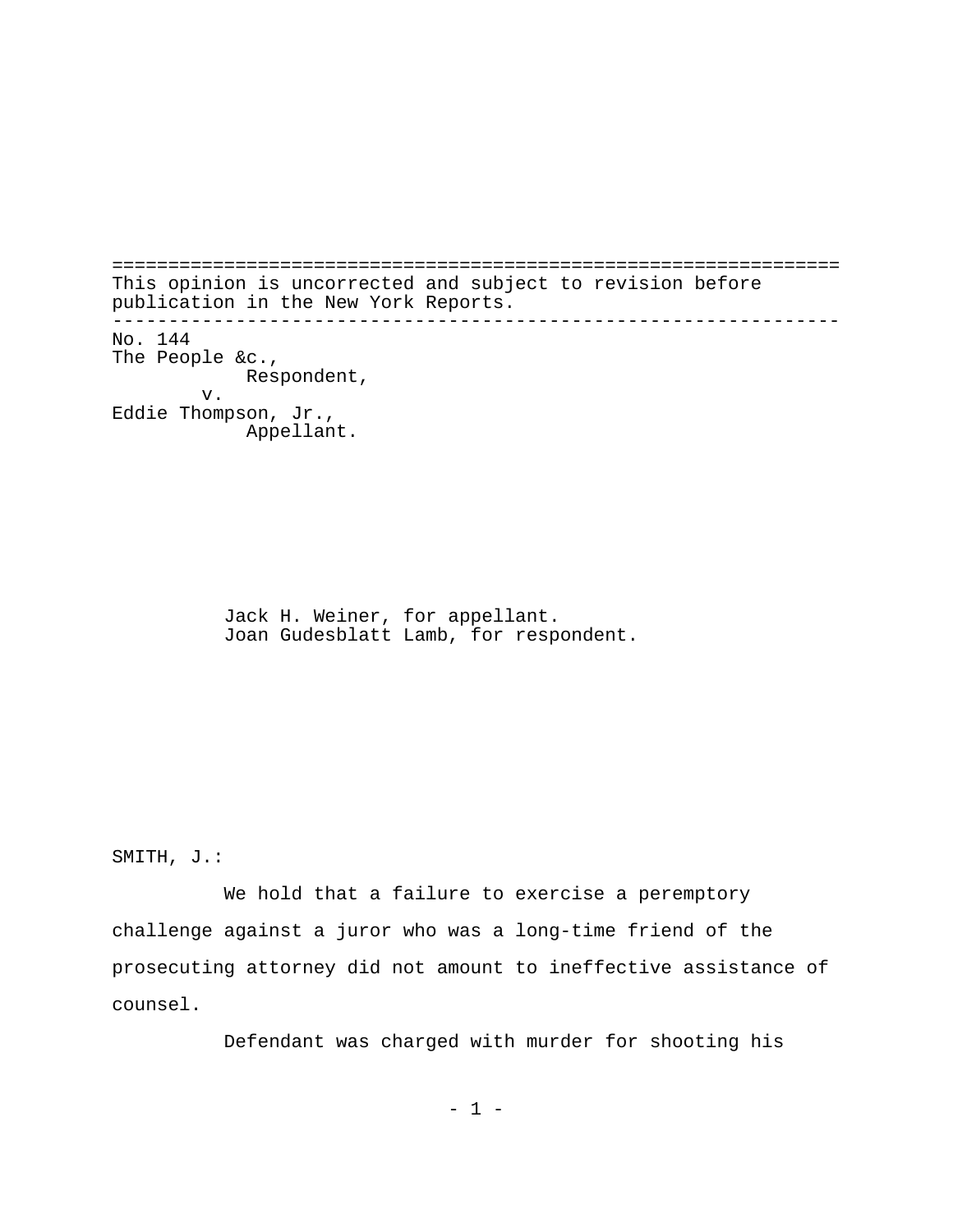girlfriend. The District Attorney of Ulster County tried the case personally. During voir dire, a prospective juror, whom we will call William Peters, volunteered that he had been "a friend" of the District Attorney "for forty plus years." In response to the court's question, Peters said that the relationship would not in any way affect his "ability to be a fair and impartial juror." Later, Peters disclosed that he was on a first-name basis with the District Attorney, knew his wife and socialized with him "[o]ccasionally." In response to a question from defense counsel, he also said of the District Attorney: "I've known him to be wrong before."

Defense counsel challenged Peters for cause. The trial court denied the challenge, and the defense lawyer, though he had peremptory challenges available, chose not to use one on this panelist. Peters was selected for, and sat on, the jury, which acquitted defendant of second degree murder but convicted him of the lesser included offense of manslaughter. The Appellate Division affirmed (People v Thompson, 92 AD3d 1139 [3d Dept 2012]), and a Judge of this Court granted leave to appeal (19 NY3d 977 [2012]). We now affirm.

While defendant raises many arguments on appeal, we think that the only one requiring discussion is that his trial counsel was ineffective for failing to use a peremptory challenge to remove Peters from the jury. Defendant criticizes some of defense counsel's other decisions, but we find those criticisms

- 2 -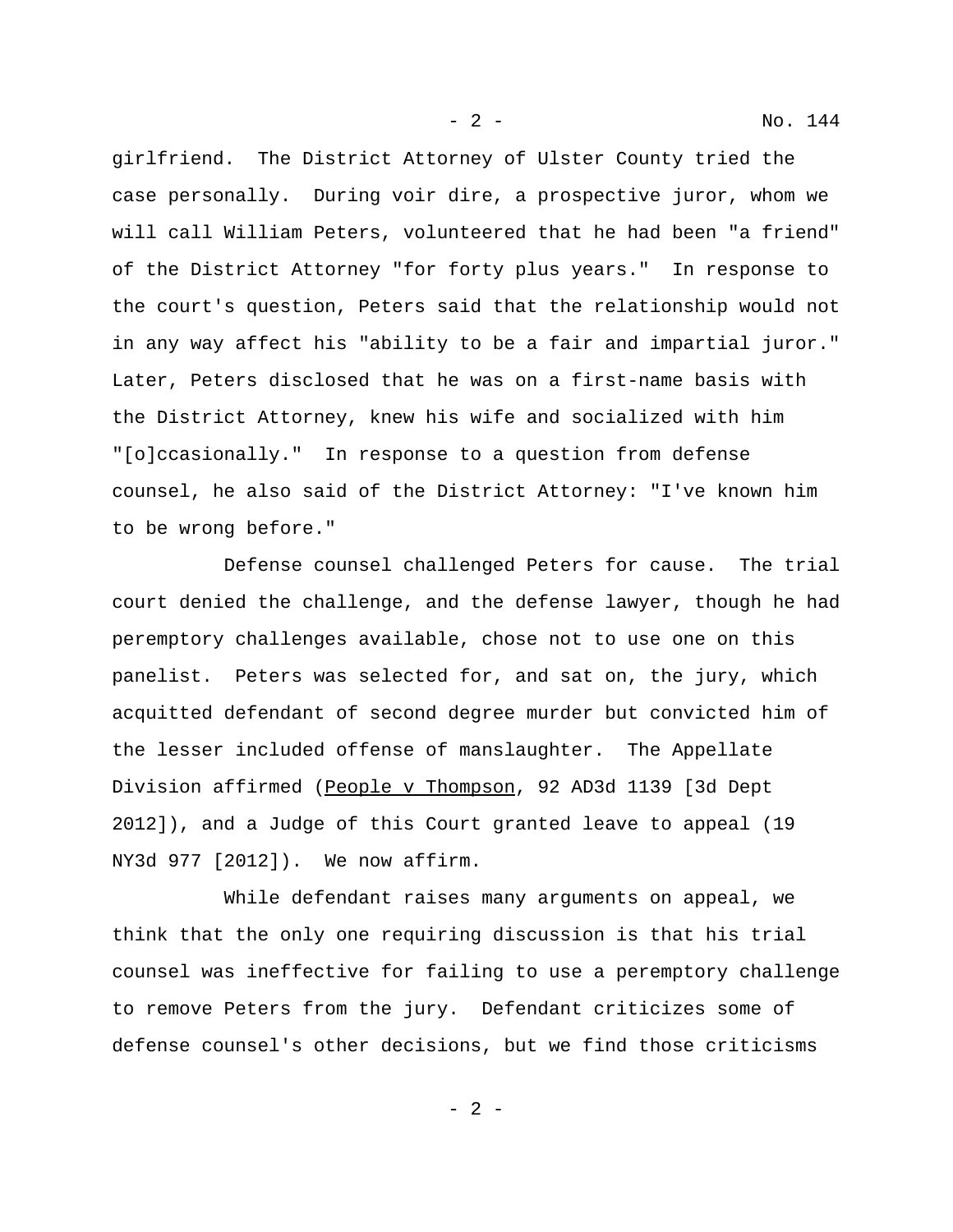to be ill-founded. Counsel's overall performance at trial was competent. Indeed, considering the evidence in the case -- the victim had two bullet wounds, and defendant's claim that he shot her accidentally was contradicted both by eyewitness testimony and by forensic evidence -- a verdict of manslaughter, rather than murder, seems something of an achievement.

Thus, defendant can prevail on his ineffective assistance claim only by showing that this is one of those very rare cases in which a single error by otherwise competent counsel was so serious that it deprived defendant of his constitutional right (see People v Turner, 5 NY3d 476, 478 [2005]). We held in Turner that this had occurred where a lawyer overlooked "a defense as clear-cut and completely dispositive as a statute of limitations" (id. at 481). The mistake that defendant accuses defense counsel of making here was not of that magnitude.

It could be argued that counsel's decision not to use a peremptory challenge on Peters was a mistake for two reasons: because Peters, as a juror, would be biased in the prosecution's favor; and because, by not using a peremptory challenge to excuse him, counsel failed to preserve for appeal any claim that the court erred in rejecting the for-cause challenge. We consider those arguments separately.

The first argument is a weak one, because defense counsel may reasonably have thought Peters an acceptable juror from the defense point of view. Defense counsel may have liked

- 3 -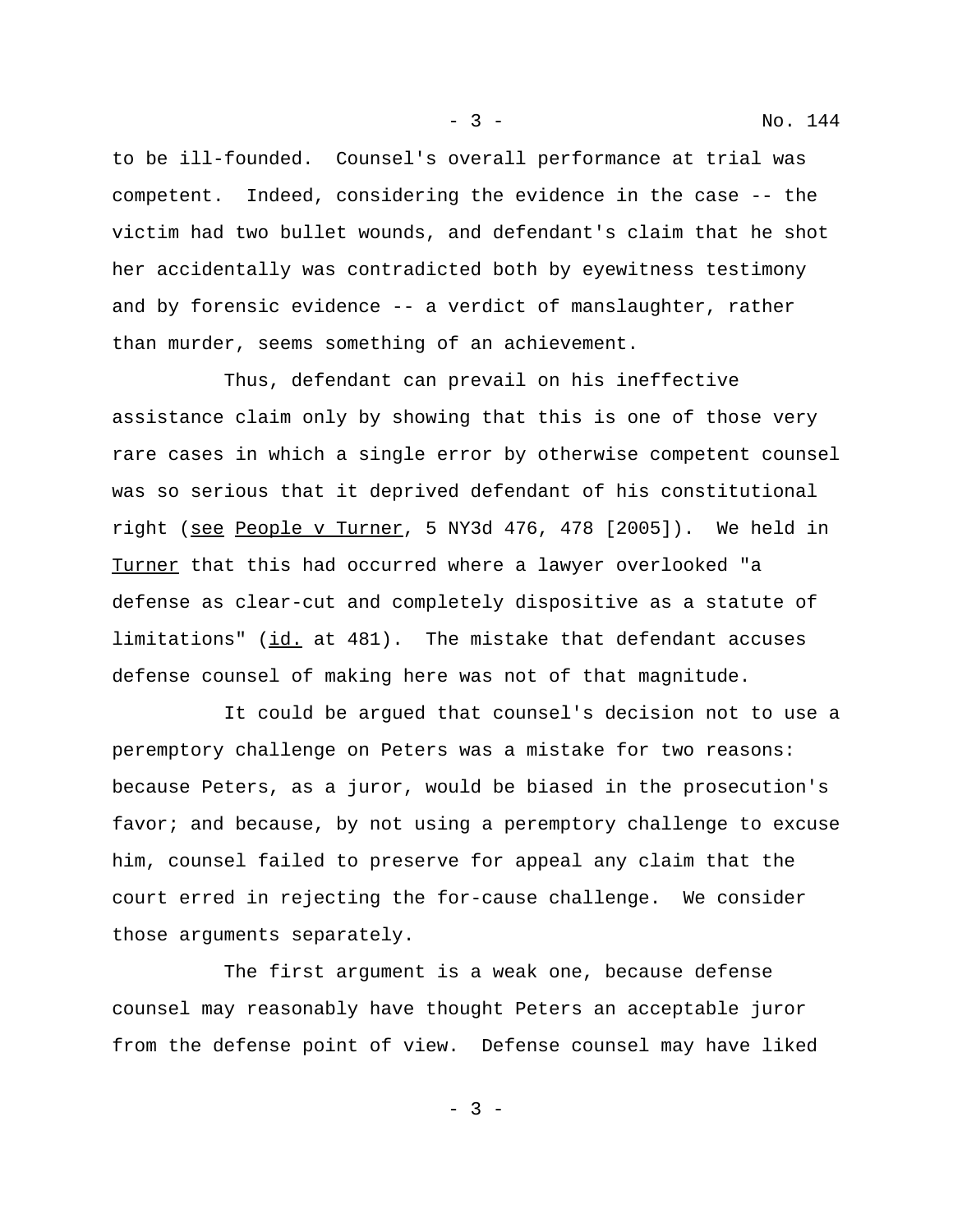Peters's demeanor, or may have believed that his relationship with the prosecutor would make him bend over backwards to be fair. Of course, to refrain from challenging an old friend of the prosecutor's was an unconventional, perhaps risky choice - defense counsel clearly knew that, for he mused aloud after making the decision "I should have my head examined" -- but lawyers selecting juries are not ineffective because they make unconventional choices or play hunches. And, in any event, an ineffective assistance claim cannot succeed without a showing that the fairness of the trial was impaired (People v Stultz, 2 NY3d 277, 283-284 [2004]; People v Benevento, 91 NY2d 708, 713 [1998]). The record here provides no basis for concluding that Peters's presence on the jury prejudiced defendant (see People v Turck, 305 AD2d 1072, 1073 [4th Dept 2003]; People v Driscoll, 251 AD2d 759, 761 [3d Dept 1998]; People v Thomas, 244 AD2d 271 [1st Dept 1997]).

The second argument -- that counsel erred by failing to preserve the issue of the for-cause challenge for appeal -- gives us somewhat more pause. The trial court's decision to deny the challenge for cause may have been error (see People v Branch, 46 NY2d 645 [1979] [error to deny challenge to a prospective juror who had both a professional and personal relationship with the prosecutor]). Counsel's choice not to exercise a peremptory challenge deprived defendant of the opportunity to make that argument on appeal; under CPL 270.20 (2), where a defendant has

 $- 4 -$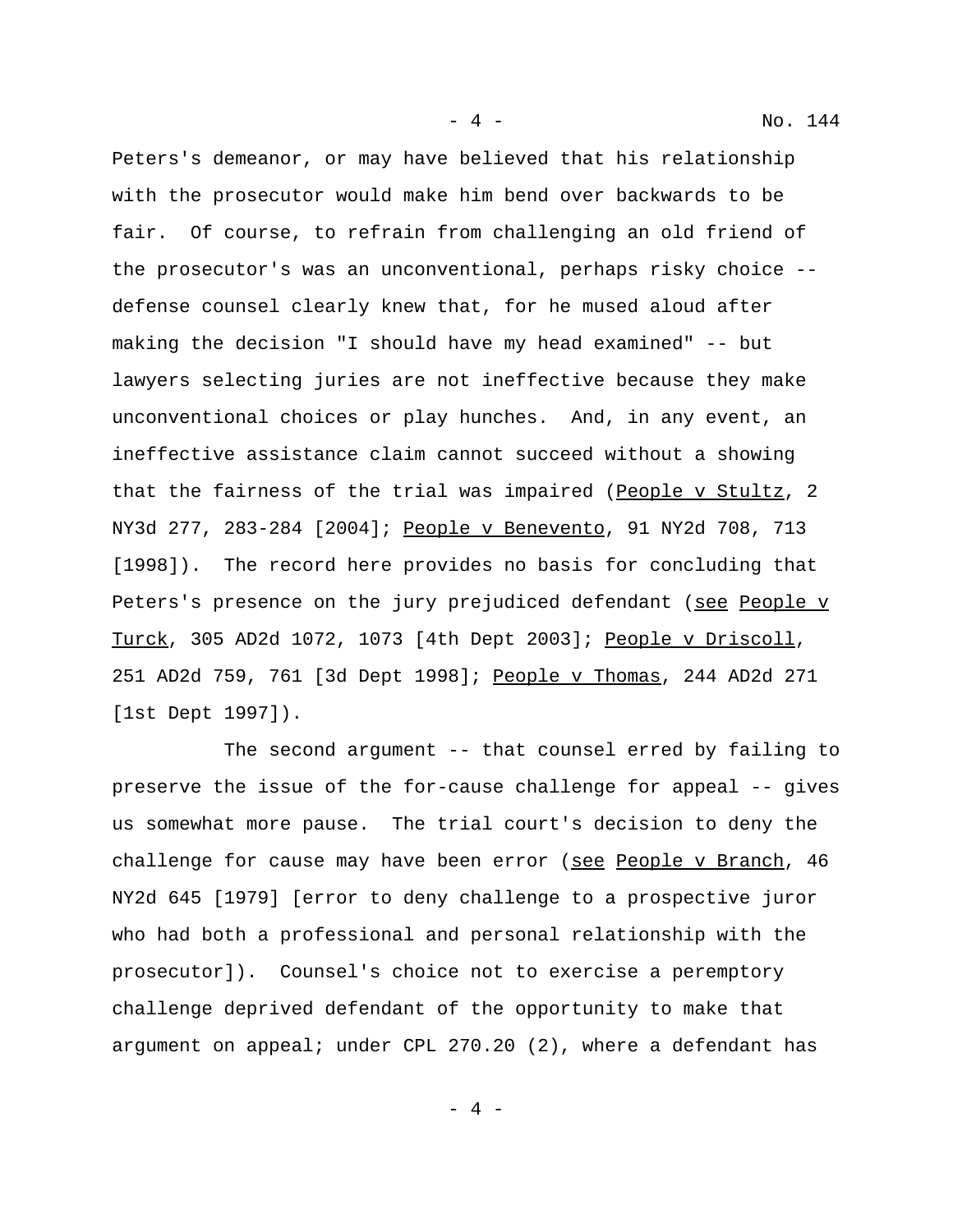not exhausted his peremptory challenges, a denial of a challenge for cause "does not constitute reversible error unless the defendant . . . peremptorily challenges such prospective juror." Considering the poor odds of acquittal that defendant was facing, it is hard to see how keeping a particular juror -- no matter how strong defense counsel's hunch that he would be favorable - could justify the loss of a significant appellate argument.

We conclude, however, that counsel's mistake, if it was one, was not the sort of "egregious and prejudicial" error that amounts to a deprivation of the constitutional right to counsel (People v Caban, 5 NY3d 143, 152 [2005]). The issue of the forcause challenge was not, in the words of Turner, "clear-cut and completely dispositive." The record shows that Peters and the prosecutor had a long relationship that Peters described as a friendship, but we do not know how intimate they were or how often they socialized. Peters did not, as the prospective juror in Branch did, have a professional relationship with the prosecutor as well as a personal one. Unquestionably, it would have been wiser for the trial judge to excuse Peters -- thus, at worst, replacing one impartial juror with another (see Branch, 46 NY2d at 651; People v Scott, 16 NY3d 589, 595 [2011]; People v Blyden, 55 NY2d 73, 78 [1982]). But whether the court committed reversible error is debatable. While defense counsel's decision not to use a peremptory challenge on Peters was questionable, we cannot say that it rendered his representation of defendant as a

- 5 - No. 144

- 5 -